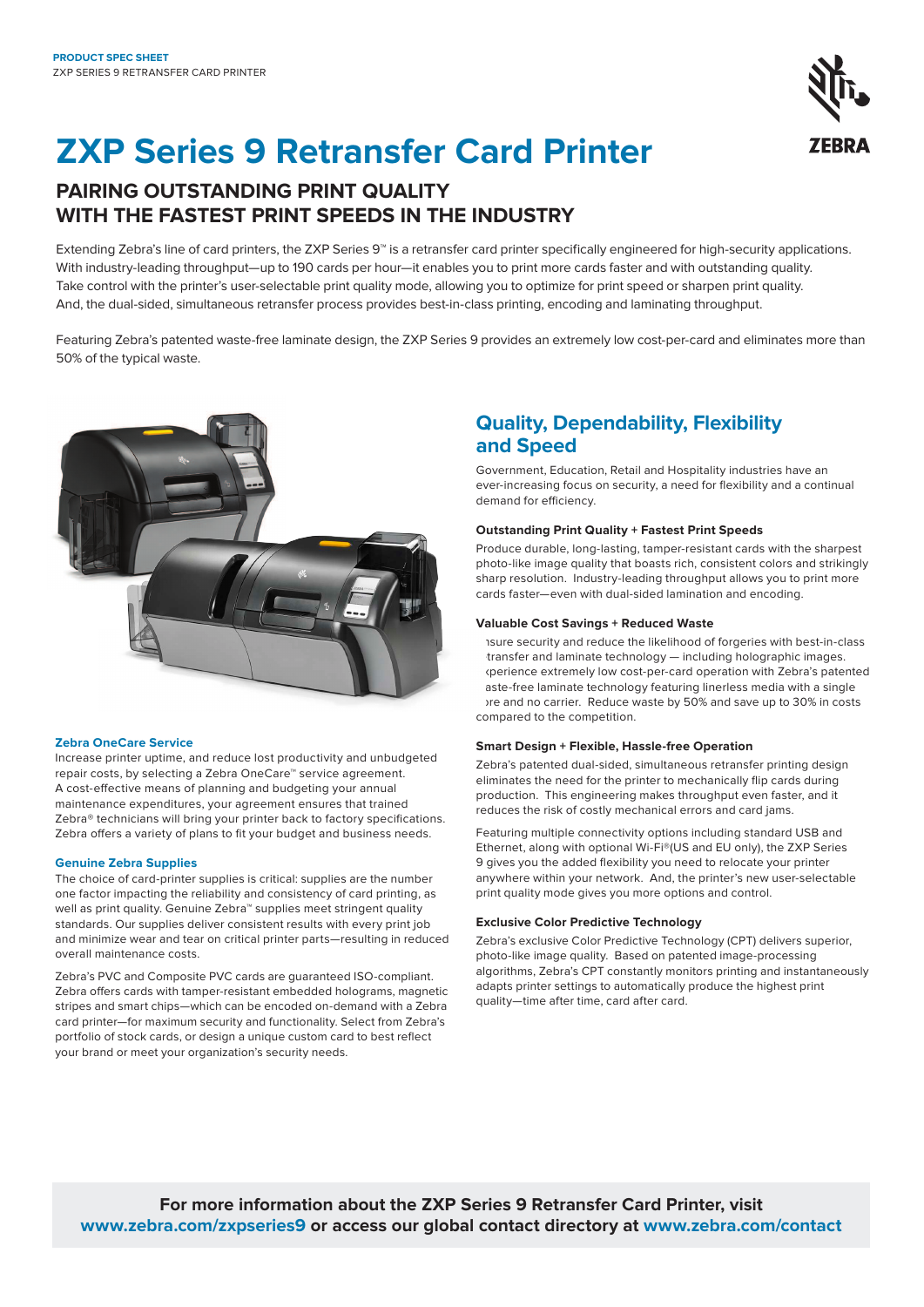# **The Features You Need In Your Card Printer**

Time is precious and budgets are carefully managed to avoid waste. Spending resources on additional printers, operator time and supplies is costly. Zebra engineered the ZXP Series 9 with you in mind—creating new ways to save you time and money.

# **Keep Your Printers Up and Running**

Reduce printer downtime with Near Field Communication (NFC) technology and QR Codes that give you instant access to printer information and support. Obtain on-the-spot guidance and troubleshooting tips through the dedicated web support page and webpage launching features — including online help, how-to videos and printer information resources.

# **Monitor Your Printers Remotely**

View printer settings and status on your networked printers, and manage a large number of networked remote printers from anywhere in the world using Zebra's optional PrintMonitor.

# **Benefit From Added Security Features**

Reduce the likelihood of counterfeit cards and unauthorized printer use with printer-enabled security features. Add even more security and counterfeit prevention/tampering with custom Zebra supplies such as specialty holographic laminates.

# **Get The Support You Need**

With Zebra's free card testing service you get complimentary cardtesting support and guidance from skilled Zebra professionals.

# **Ensure The Highest Quality Right From the Start**

"First card out" card quality improvements give you consistent, quality cards and reduce waste.

# **Setup and Configure With Ease**

Along with user interface improvements, you'll also enjoy added features and benefits including a certified Windows® driver and an enhanced toolbox for a consolidated view of all aspects of the ZXP Series 9 printer—which together make it easier to set up and configure.

# **Help Your Printers Do Even More**

Add optional features like magnetic stripe and smart card encoding, along with Zebra's suite of software and SDK options for the best and easiest application integration options.

# **Zebra's Patented Waste-Free Stock and Custom Laminates Deliver Durability and Security**

# **Benefits of Laminates:**

All printed plastic cards containing personal information, which is especially important in Government and Higher Education markets, are subject to counterfeiting, alteration, duplication and tampering. A protective film—commonly referred to as a laminate—can be applied to cards during the printing process, adding an extra layer of security and extending card life up to 5-10 years.

| <b>Stock Laminates</b>                                                                                                                                                                                                                                                                                  | <b>Custom Laminates</b>                                                                                                                                                                                                                                                                                                                                                                                                                   |
|---------------------------------------------------------------------------------------------------------------------------------------------------------------------------------------------------------------------------------------------------------------------------------------------------------|-------------------------------------------------------------------------------------------------------------------------------------------------------------------------------------------------------------------------------------------------------------------------------------------------------------------------------------------------------------------------------------------------------------------------------------------|
| Zebra's stock laminates give your printed cards security, protection<br>andextended card life for a range of card applications in various<br>industries-including Higher Education, Government, Hospitality,<br>Retail, Manufacturing, Transportation and Logistics, Healthcare and<br>Service Bureaus. | For added security, Zebra laminates can also be embedded with<br>a broad range of customizable security elements including visual<br>holograms, micro-text, UV fluorescent images, guilloche patterns<br>and metallic inks. Customize your laminate order to include your<br>company logo and name or other unique images or text to further<br>prevent tampering or counterfeiting. Partner with Zebra to create art<br>for your design. |
| <b>Stock laminates give you:</b>                                                                                                                                                                                                                                                                        | Before you place your custom laminate order,<br>please remember:                                                                                                                                                                                                                                                                                                                                                                          |
| • Tamper-resistant and anti-counterfeiting holographic features to<br>protect against alteration and duplication                                                                                                                                                                                        | • Custom laminates have a minimum order quantity of 50 rolls per<br>side per order                                                                                                                                                                                                                                                                                                                                                        |
| • Protection of card images, colors and printed data against fading due<br>to UV rays and from scratching due to daily wear and tear                                                                                                                                                                    | • Standard lead-time for custom orders is up to 12 weeks once the<br>artwork is approved and your purchase order is submitted                                                                                                                                                                                                                                                                                                             |
| You can purchase any of Zebra's clear<br>and holographic stock laminates with:                                                                                                                                                                                                                          | • There is a one-time origination fee per laminate patch design.<br>See your Zebra account representative for details.                                                                                                                                                                                                                                                                                                                    |
| • No minimum order<br>• No origination fee                                                                                                                                                                                                                                                              |                                                                                                                                                                                                                                                                                                                                                                                                                                           |

• Fast delivery

For additional information on stock and custom laminates, including design support, please see our Custom Laminates Brochure or contact your Zebra sales representative.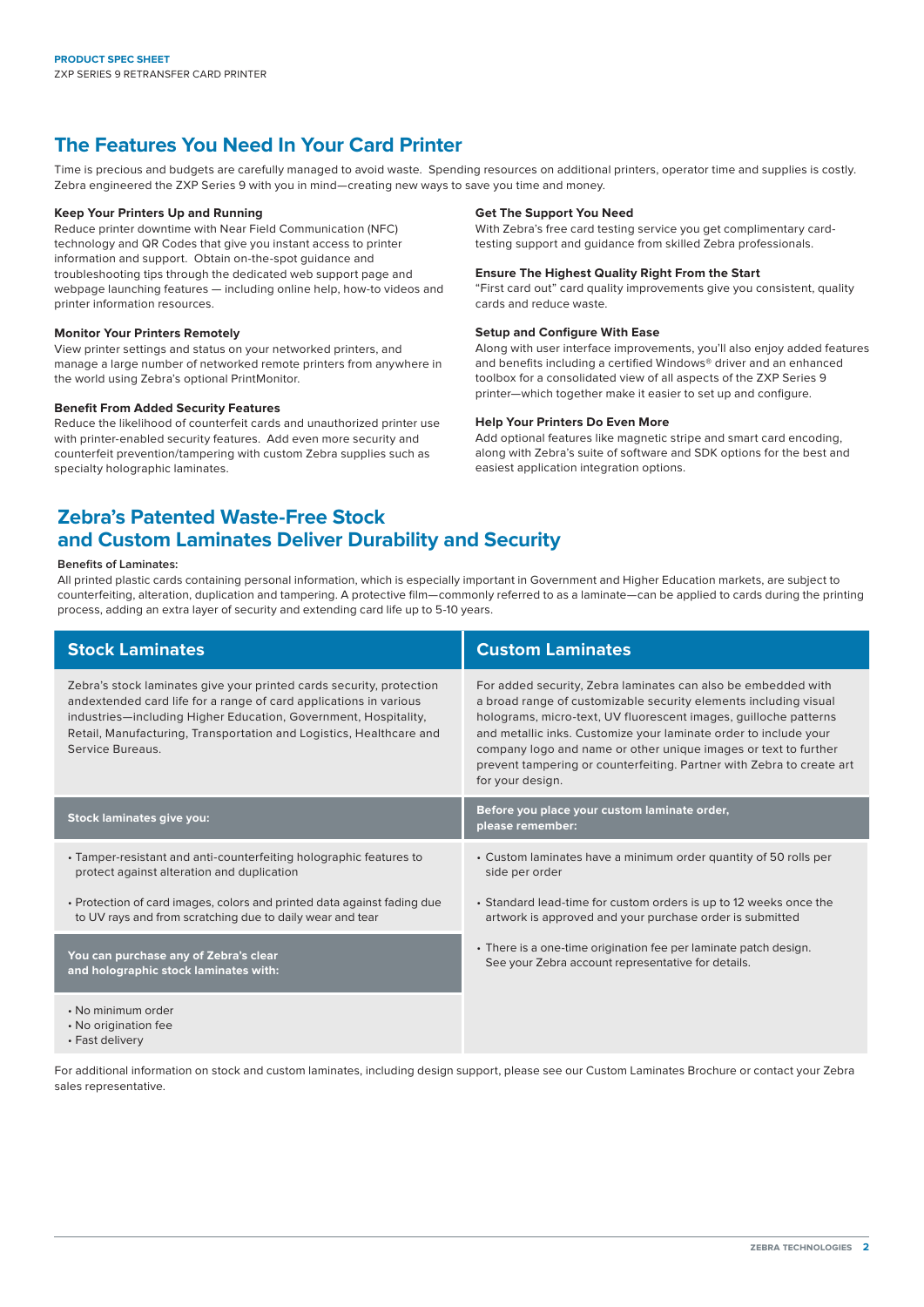# **APPLICATIONS**

### **Government**

- U.S. Federal Government IDs
- Government IDs
- Government-issued IDs and Cards
- ID and Access Control

# **Education**

• Student and Staff ID and Access Control

# **Retail & Hospitality**

- ID and Access Control
- Personalized Gift, Membership and Loyalty Cards
- Smart Cards in Travel, Gaming and Entertainment

# **Transportation & Logistics**

- ID and Access Control
- **Manufacturing**
- ID and Access Control

# **Service Bureaus**

Cards

- Employee, Student IDs Personalized Gift, Membership and Loyalty
- Other Customized Cards

# **Retransfer Printing Technology Highlights**

Traditional direct-to-card printers use a printhead that prints through a ribbon directly onto the card. Retransfer printers print onto a flexible, transparent film that is then thermally bonded to the card creating a more durable, scratch-resistant product. This retransfer technology produces images with optimal quality that are more vibrant and saturated, even on uneven card surfaces such as key tag or smart cards.

# **Benefits of Zebra's Innovative Retransfer Card Printer**

Higher image quality with vibrant, rich colors.

The ability to print on uneven card surfaces such as smart cards.

True edge-to-edge printing (via over-theedge printing). Traditional card printers leave a white border at the edges of the card.

The ability to print on non-PVC cards. Directto-card printers require a dye-receiving surface, which is not available on all non-PVC cards.

More durable and abrasion-resistant cards that don't require an additional overlay or varnish.

Built-in fraud protection with inherently tamper-evident film.

# **Advantages of Zebra's Innovative Retransfer Card Printer**

**Outstanding Print Quality:** Zebra's exclusive Color Predictive Technology based on patented image-processing algorithms compensates for image errors normally caused by high printing speeds—enabling photoquality images and print resolution even at increased print speeds.

**Industry-leading Print Speeds:** Zebra achieves print speeds that far exceed any other retransfer printer, and that are comparable to many of the fastest direct-to-card printers on the market today. Zebra's patented image transfer process applies film to both sides of the card in a single pass, drastically reducing the print time.

**Exceptional Cost Savings:** The ZXP Series 9 featuring Zebra's wastefree laminate technology gives you an extremely low cost-per-card operation. Eliminate up to half the typical waste with our linerless media with a single core and no carrier.